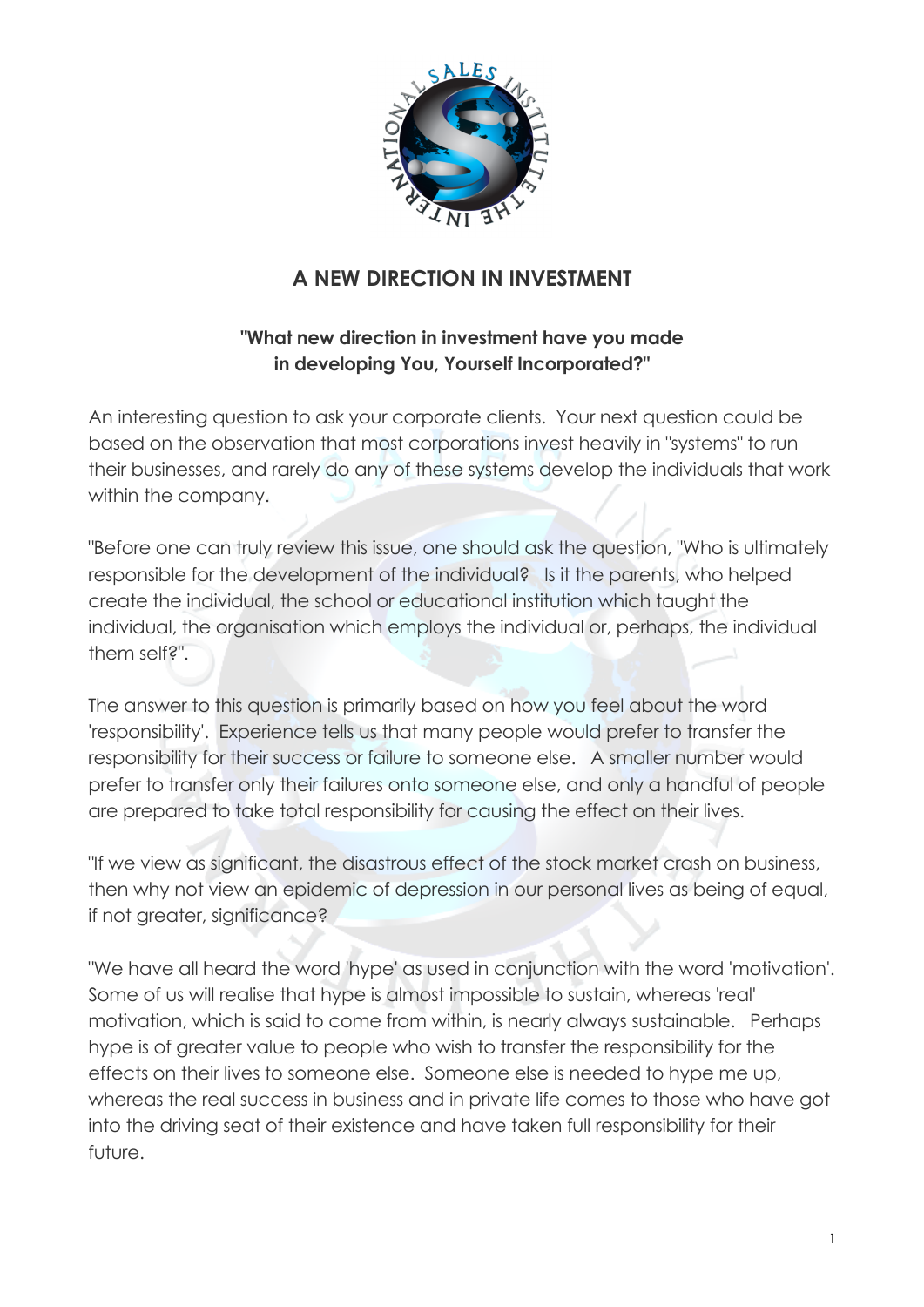"Knowing what to do when you are in the driving seat is what separates success from failure, and if you combine a fear of success with low self-esteem then failure is guaranteed. If you wake up in the morning feeling that today could be a disaster, then you will certainly realise, by at the very latest midday, that you have severely under-estimated the level of disaster.

"I wonder if people realise that it's possible to accept that your success today is in your own hands and, as such, you are responsible for it.

Let's say you travel a huge amount in your profession. People may ask "how do you feel about the amount of travelling your business requires you to do"? The answer is very simple. Tell people you really enjoy the travelling, because you have choice about whether you enjoy your travelling or not. As such, you would take full responsibility for your feelings towards your travel. While writing this article I must say to you, the reader, that there was nothing else in the world that I'd rather do than write this article for the "Personal Success". You see, my reason for making this statement is simple: while writing this article there was nothing else in the world that I could do! The choice was mine and I chose to enjoy it.

"You see, many of us - and even some of you reading this article - will always want to be somewhere else than where you are. So it doesn't really matter what happens to you; it will never be right. You will blame other people and your existence will revolve around the two words, 'if only ....' 'If only I were taller, fatter or smaller, life could be a lot better. And if only my parents were better, tougher, more compassionate and understanding, I wouldn't be the way I am.'

"I once read a poem entitled, 'If I Had To Live My Life Over'. This poem was written by a woman who was dying of cancer at the super age of 85. For those of you who run your lives with the words 'if only...', perhaps you could use some selected components of this poem to review your position in life. Are you making things happen? Are you watching things happen? Or are you constantly saying, 'My God, what happened?'

"The poem, If I Had To Live My Life Over, makes the following critical observations.

"If I had to live my life over, I would make more mistakes next time. I'd relax, I'd limber up, I would be sillier than I have been this time. I would perhaps have more actual troubles, but I certainly would have fewer imaginary ones."